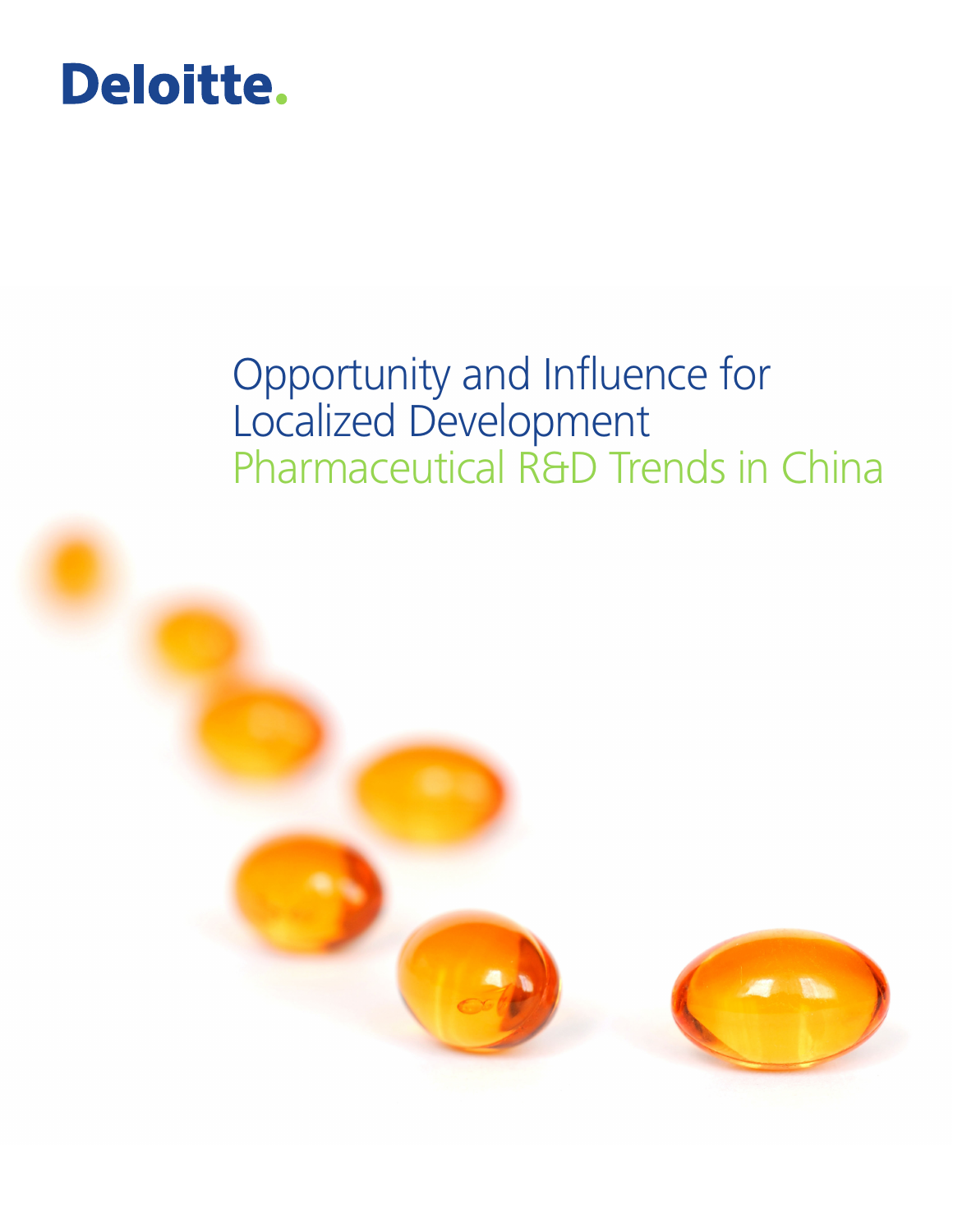*As China's government continues to face gaps in the quality of and access to healthcare—in addition to the growing burdens of population size, ageing and utilization on the existing system—one strategy will be continued support for the local R&D industry. The primary directives of this strategy are to develop innovative capabilities and upgrade applicable technologies as well as attract, develop and retain a strong talent base. This strategy will have strong implications for multinational pharmaceutical companies, who must adopt more localized R&D approaches to address new opportunities and challenges.*

#### **A shifting landscape — key implications**

The Chinese government has made significant multi-pronged investments to grow the local R&D industry. The aggregate result is increased local R&D output, a more innovative R&D pipeline (Fig 1) and China's growing importance in support of global and regional study submissions.



Source: Center for Drug Evaluation at China Food and Drug Administration

The growing local R&D industry is already challenging traditional, global-centric R&D models with increased R&D competition and regulatory complexities. Despite the long-term promise of accelerated time-to-market for more innovative products, large uncertainties still remain in timing and the extent of impacts. Opportunities do exist, however, for MNC pharma to adopt a more localized and integrated R&D strategy in China. This strategy would leverage increased local R&D capabilities in order to accelerate development of local, and in the longer-term, global products.

#### Great flux in R&D regulatory reform

Launching local clinical studies for overseas clinical programs have traditionally been challenged by two main barriers in China: the China Food and Drug Association's (CFDA) requirement that a drug be registered in a foreign country or in phase II or phase III clinical trials and a lengthier process for IND and NDA registration than in other markets. Altogether, these barriers can cause local product launches to take five to eight years, discouraging innovative programs from entering China by eroding larger revenues from patent protection.

Though the government is accelerating R&D regulatory reform, large volatility has been seen and is expected to continue. For example, in 2014, the CFDA and R&D Based Pharmaceutical Association Committee (RDPAC) had several exchanges with seemingly opposite results. Despite a recent announcement from the CFDA about a pilot reform potentially cutting IND approval times for oncology drugs from onetwo years down to 60 days, potential impacts on overseas development programs in China remain unknown, and more discussions are still required to define the specific reform agenda and timeline. Furthermore, identifying whether central or local regulatory agencies have the capacity to implement reform has always been a challenge, which could increase volatility in the near term.

This flux can have a large impact on MNC pharmas wanting to import innovative programs to China. The companies must change their current global R&D models to mitigate the efficiency risk introduced by China's local policy environment.

#### Growing need for "Made for China" drugs

Addressing unmet needs specific to Chinese patients is a key lever for expediting the CFDA approval process. For many under-represented but rapidly growing Therapeutic Areas (TAs), such as liver and gastric cancer (Fig 2), there is a strong rationale for fast-track qualification—if superior clinical results from mainland China, backed up by data from Asian populations in global trials, can be demonstrated.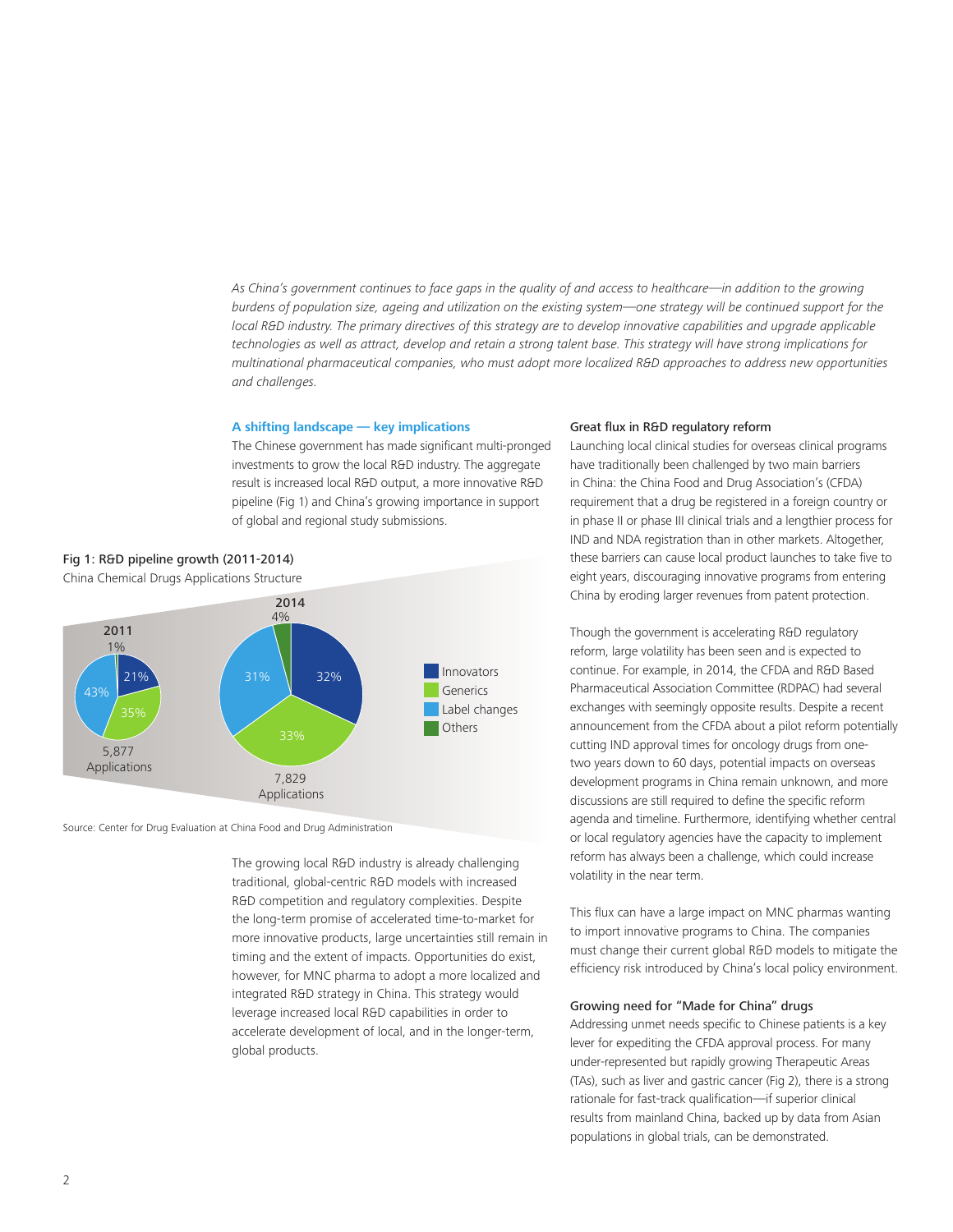



Fig 2: Prevalence of cancer types in China (2013)

Source: World Health Organization

Aside from fast-track approval for these TAs, the CFDA has also introduced pilot programs to delegate workloads to provinces. Companies are able to work with local regulators to conduct smaller trials leading to commercialization in a local jurisdiction before potentially addressing nation-wide trials.

These adjustments have seen a number of recent successes. Several cancer or hepatitis therapies were launched in China less than two years after their global launch, rather than the typical five to eight years of "drug lag." Recently, Xalkori, the first personalized medicine for lung cancer, received speedy approval when the minimum cohort size requirement was waived (Fig 3).

As healthcare reform deepens to increase access and quality, it is expected that TAs with urgent unmet needs will continue to benefit from favorable consideration and first-mover advantages. This means companies need to think about how they can develop R&D models to best capitalize on the need for "Made for China" products.



Fig 3: Case study on Xalkori

Source: clinicaltrials.gov, press releases, Monitor Deloitte analysis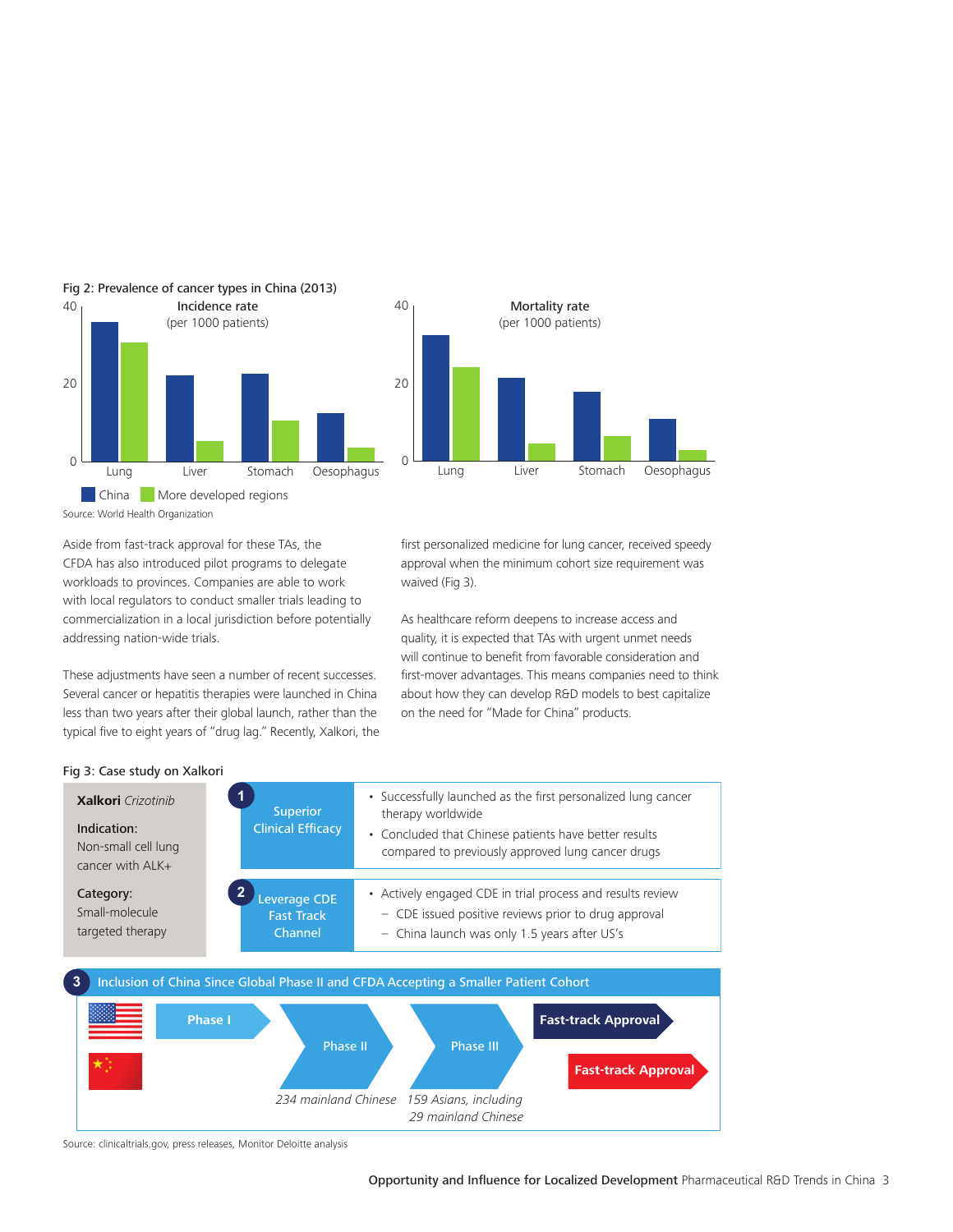#### **Alternative R&D models — local integration**

In light of shifting R&D needs and regulatory reform, significant evolution is required from traditional, globalcentric R&D models to accelerate time to market while managing risks in China. This is a strong impetus for building alternate R&D models through partnerships.

#### Increasing competition from local players

The Chinese government's investments into R&D, though questionable in efficiency, have cultivated local leaders that are now more competitive with Westernized R&D capabilities. This would put high-cost, global-centric R&D models at a disadvantage.

More local leaders are leveraging R&D capabilities to advance innovative assets in ways that provide them with competitive advantages. Zhejiang Beta Pharma's NSCLC drug, Conmana, was heralded for both applying a cheap R&D approach as well as for reaching RMB100 million in sales within seven months of its launch. Kanghong's novel monoclonal antibody, Conbercept, was the first innovative MAb approved by the CFDA in 2013 for the treatment of Macular Degeneration.

These R&D models are certainly not new, but their development, combined with strong familiarity with the local regulatory environment, may grant local players unique competitive advantages. This only intensifies the impetus for MNC pharmas to change how they operate in China.

#### Local R&D integration through partnerships

To respond, MNC pharmas are investing more in localizing R&D, such as new R&D centers, clinical CoEs and *de novo* programs. However, these all require large investments and long lengths of time to generate desired impacts. As such, MNC pharmas should look at building alternate R&D models through partnerships, which not only mitigate traditional development risk but can also leverage local efficiencies to add value. A partnership approach presents unique benefits as local companies tend to be more efficient operationally due to familiarity with the local R&D and regulatory environment. They also capitalize on policy incentives that lead to shortened approval times and reduced development costs.

These partnerships can take many forms. They should have their own associated uses and should be pursued based on the capabilities and risk appetites of involved parties.

A local-MNC development partnership is a major venue to realize benefits. It is frequently associated with the development of a particular TA-specific portfolio that addresses a significant need in China. It also can be strategically developed to capitalize on local sales and other operational efficiencies. Despite the large upside, these partnerships tends to last the entire duration of the product lifecycle and require substantial commitment from both parties in the face of considerable uncertainties.

Out-licensing strategies (to a local company) is another way to provide benefits similar to the local-MNC partnership but are more suited to MNC pharmas with less presence in China or a smaller appetite for commitment to the market, such as Ambrix's developmental cancer drug out-licensed to Hisun Pharma. Because MNC pharmas have less control after the license agreement takes effect, this strategy is usually more suited for those with lower expected value from a go-it-alone R&D and commercialization strategy.

There is also the emergence of local Contract Research Organizations (CROs), which can create new opportunities for MNC pharmas. CROs provide the benefits of a local R&D partnership but generally lack the ability to support commercialization. They are best suited for MNC pharmas who see the benefits of a localized R&D process yet want to maintain control over their assets throughout the product lifecycle. While many partnerships with CROs are short term and project based, Wuxi Pharmatech built a dedicated facility for its partnership with BMS to support development of small molecule entities more long term.

These partnership-based R&D models collectively demonstrate much greater flexibility and risk tolerance when compared to in-house R&D. Some local pharmaceutical companies are more interested in exercising their R&D capability than building a portfolio, while some CROs are more willing to engage in risk-sharing agreements. There are limitless variations on and combinations of partnership models, but the tradeoffs of each must be carefully weighed against the strategic rationale behind them.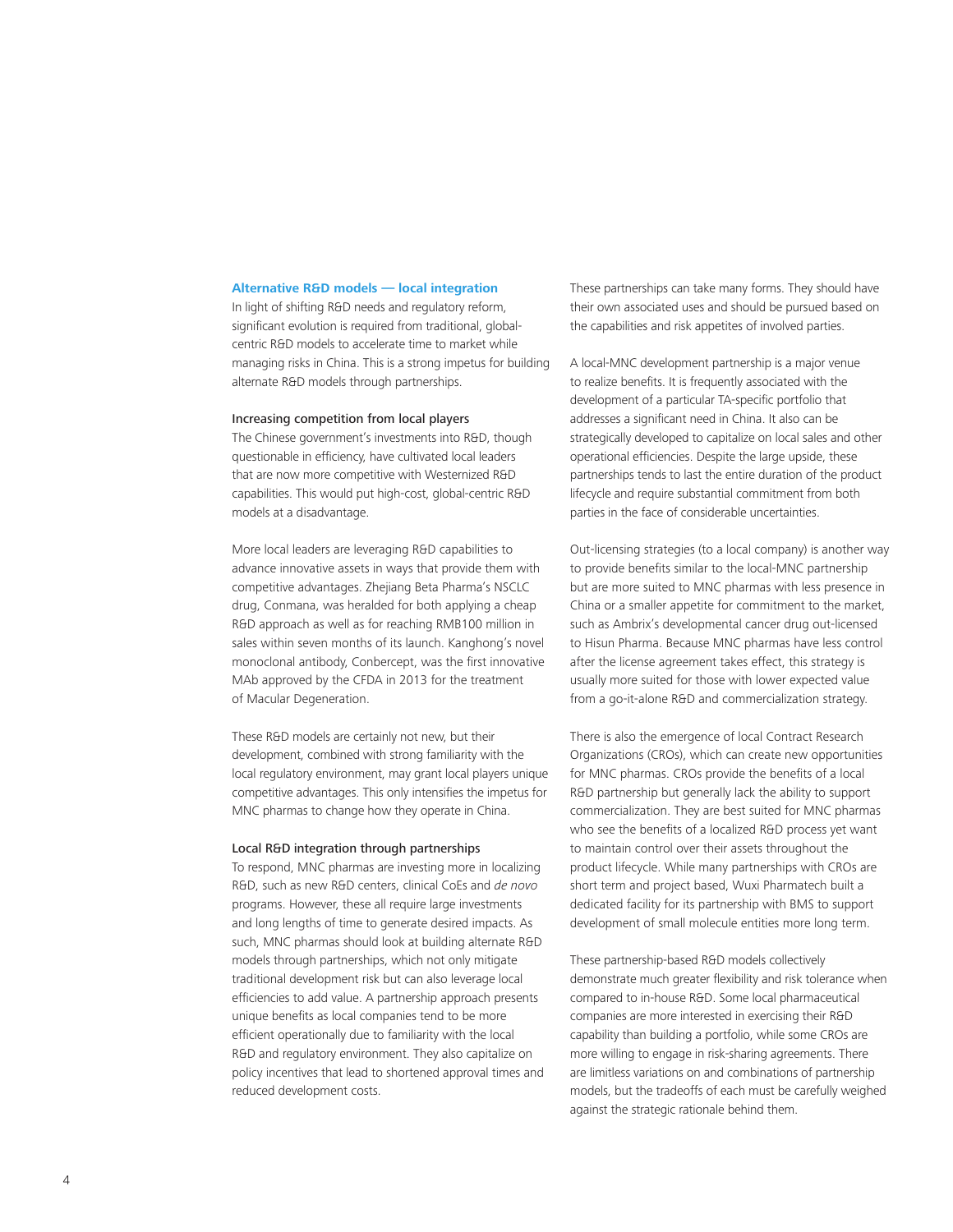

#### Fig 4: Local R&D partnership comparison

Source: Monitor Deloitte analysis

#### **Challenges and mitigation**

While perceived benefits for partnership-based alternate R&D models are strong, they all face traditional, systemic R&D challenges in China that can take years to overcome and therefore need to be mitigated through careful design.

A major challenge in the Chinese market for MNC pharmas that still remains is the large perceived gaps in IP regulations and industry standards—including consistency of, and capacity for, policy enforcement. The result is MNC pharmas' hesitation to localize development programs and form local partnerships. Regardless of risk appetites and growth ambitions, decision-makers will benefit from a balanced approach where small, evolved bets build confidence and familiarity for longer-term strategic investments.

Some of Pfizer's activities demonstrate the benefits of this approach. Pfizer was able to take advantage of the CFDA's fast track program with Xalkori, largely as a go-it-alone strategy, by more proactively involving local agencies in trial design, thus allowing quicker local launch than other drugs. But Pfizer is also pursuing partnerships ranging from funding agreements with local research organizations for drug discovery to JVs with local companies for growth opportunities. This balanced approach reduces overall risk exposure while emphasizing a long-term commitment to China and to its partners.

Another critical challenge is that talent bottlenecks still exist for local R&D. Many specialized functions are hard to fill, such as pharmacologists and toxicologists, due to a lack of working experience. There is also a growing shortage of the local R&D management talent needed to rally and drive local programs. Thus, when partnering, MNC pharmas should make it a priority to evaluate key capabilities required, whether they are highly specialized functions or well-rounded, and design partnerships to best complement remaining gaps.

The translational research partnerships that the Beijing Genomics Institute struck with several MNC pharmas is a good illustration of how partnerships can fill these gaps. They allowed MNC pharmas to take advantage of highly specialized genomic data generation and analysis capabilities that BGI has to offer for discovery of critical pathways. Similarly, a new wave of innovative local biotech companies, such as Beigene and Aslan Pharma, were able to secure top VC funding and MNC pharma partnerships primarily due to their well-rounded R&D execution capabilities.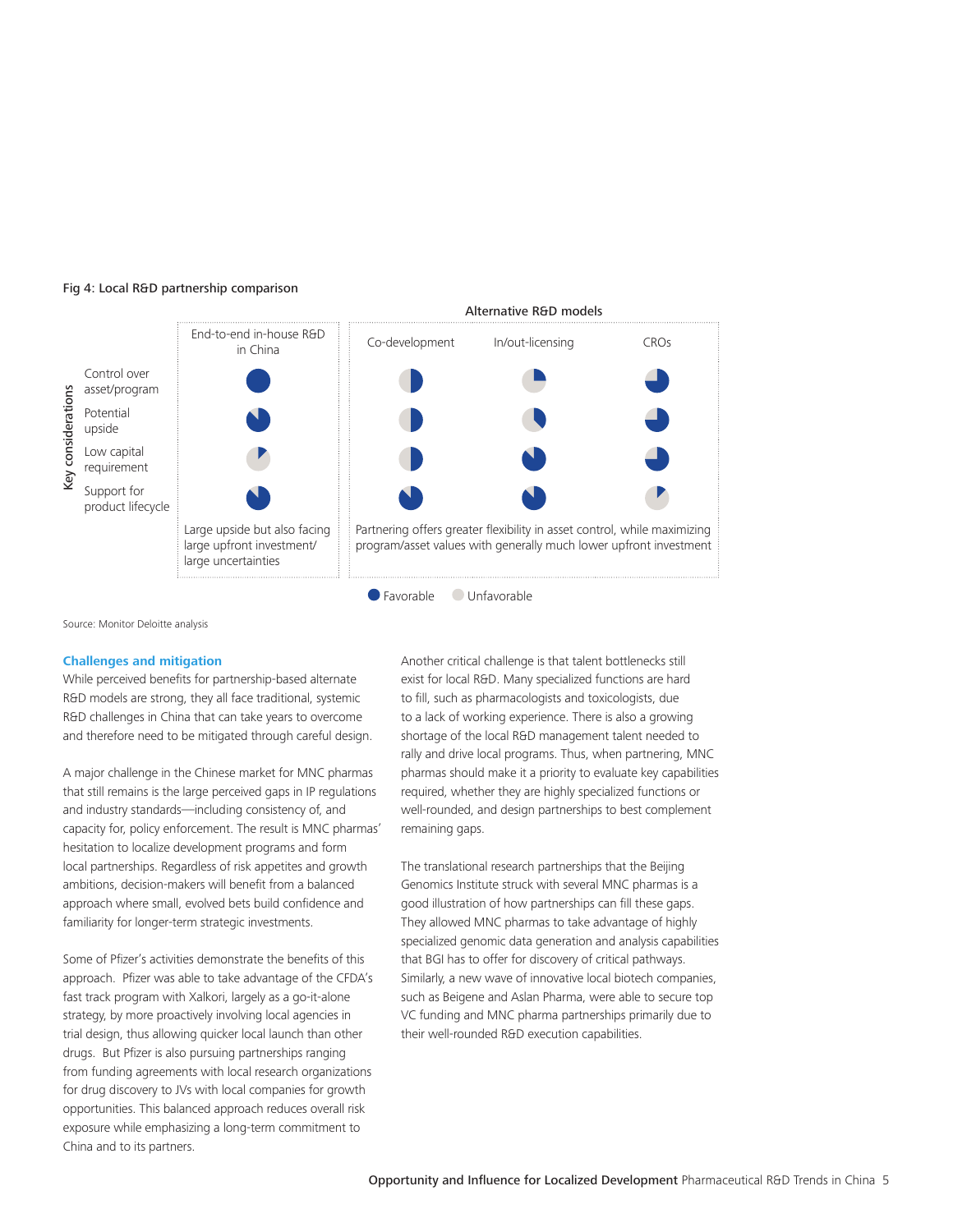Finally, constant change in China's Healthcare market will continue to present new challenges and opportunities. A clear and well-established governance structure is a critical factor in navigating these changes. As strategies change for both a partnership as well as each partner, a strong governance structure, that both sides understand upfront, is a necessary condition for the partnership's success.

The Simcere-Merck joint venture demonstrates the importance of a strong governance structure. Those familiar with the situation claim that despite the strategic and operational strengths of the JV designed to develop and commercialize branded drugs treating cardiovascular and metabolic diseases, its governance structure and the resulting difficulty in adapting to changing market conditions was a key factor in why it ultimately dissolved.

In summary, while developing alternate, partner-oriented R&D models, MNC pharmas need to consider the following key principles:

- Use staged, balanced R&D investments to create flexibility to co-evolve with the market
- Adopt a more capabilities-oriented mindset to ensure optimal partnering decisions
- Employ strong governance structures to ensure flexibility and continued alignment

#### **Summary and outlook — alternative R&D models**

An accelerating shift in China's R&D landscape is already leading to increased R&D capabilities of local players, more competition for innovative programs and larger uncertainties for the regulation of clinical studies of overseas compounds. They are collectively challenging MNC pharmas' traditional, global-centric R&D models and creating a strong impetus for change.

Alternate models based on partnerships have the best chance of navigating such a dynamic landscape via increased local leaders' capabilities on multiple fronts. To make the most out of partnerships, however, decision-makers need to adopt a more balanced investment approach, access targeted capabilities and employ robust governance structures.

Building a successful R&D model is an exciting and unique challenge. Despite obstacles, positive momentum is evident as the Chinese government looks to grow a local R&D industry to improve quality and affordability of care. Capitalizing on these opportunities is possible through continued focus, experimentation and tenacity.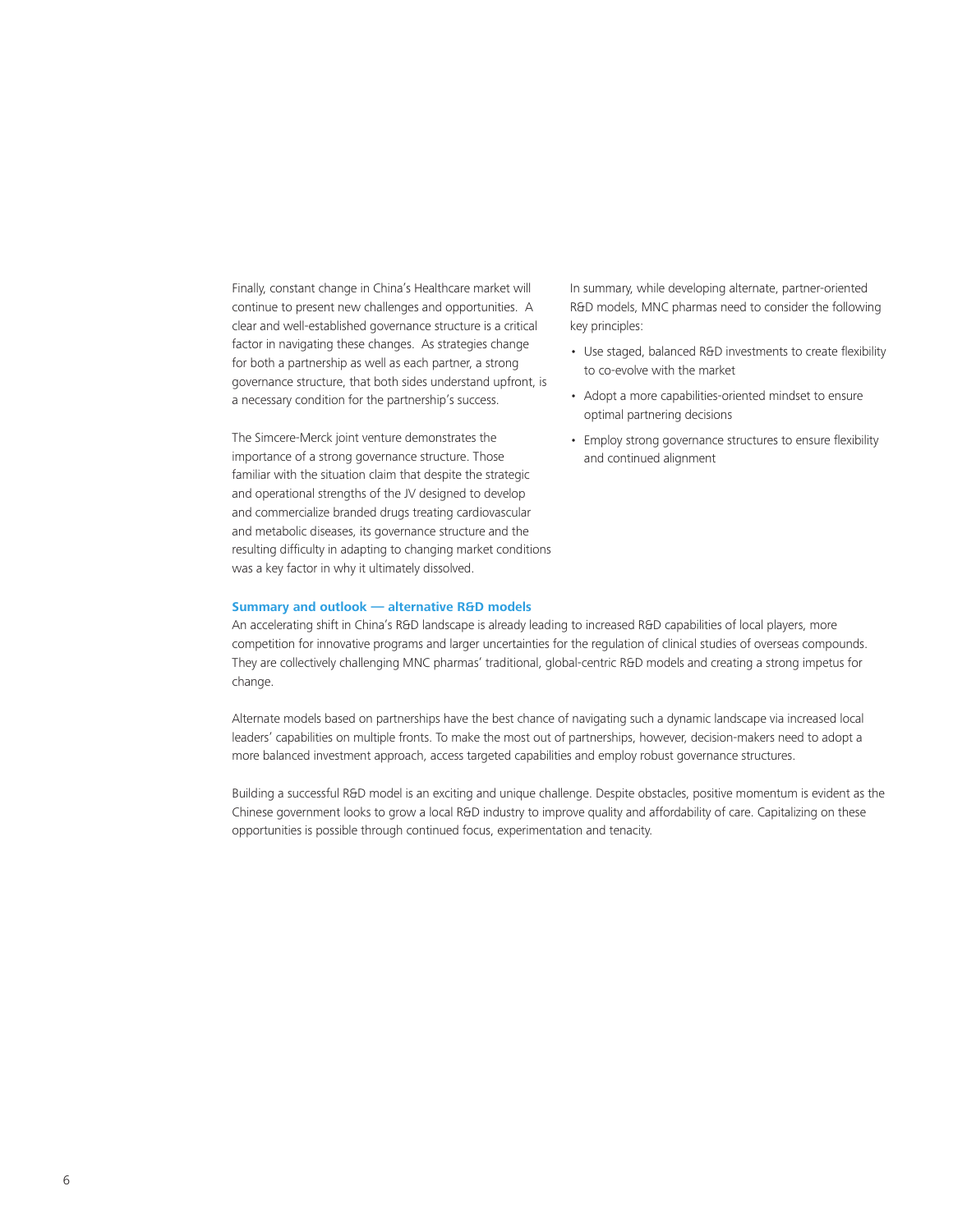## Contact Information

For more information about this paper, please contact:

#### **Yvonne Wu**

Managing Partner Deloitte China Life Sciences and Health Care Tel: +86 21 6141 1570 Email: ywu@deloitte.com.cn

#### **Sheryl Jacobson**

Partner Greater China Life Sciences and Health Care Consulting Practice Leader Monitor Deloitte Tel: +86 21 6141 8888 Email: sheryljacobson@deloitte.com.cn

#### **Andrew Yu**

Director Monitor Deloitte Tel: +86 21 6141 8888 Email: andryu@deloitte.com.cn

#### **Rebecca Chen**

Associate Director Monitor Deloitte Tel: +86 21 6141 8888 Email: rebeccchen@deloitte.com.cn

#### **David Xie**

Senior Consultant Monitor Deloitte Tel: +86 21 6141 8888 Email: daxie@deloitte.com.cn

#### **Chris Bosworth**

Senior Consultant Monitor Deloitte Tel: +86 21 6141 8888 Email: cbosworth@deloitte.com.cn